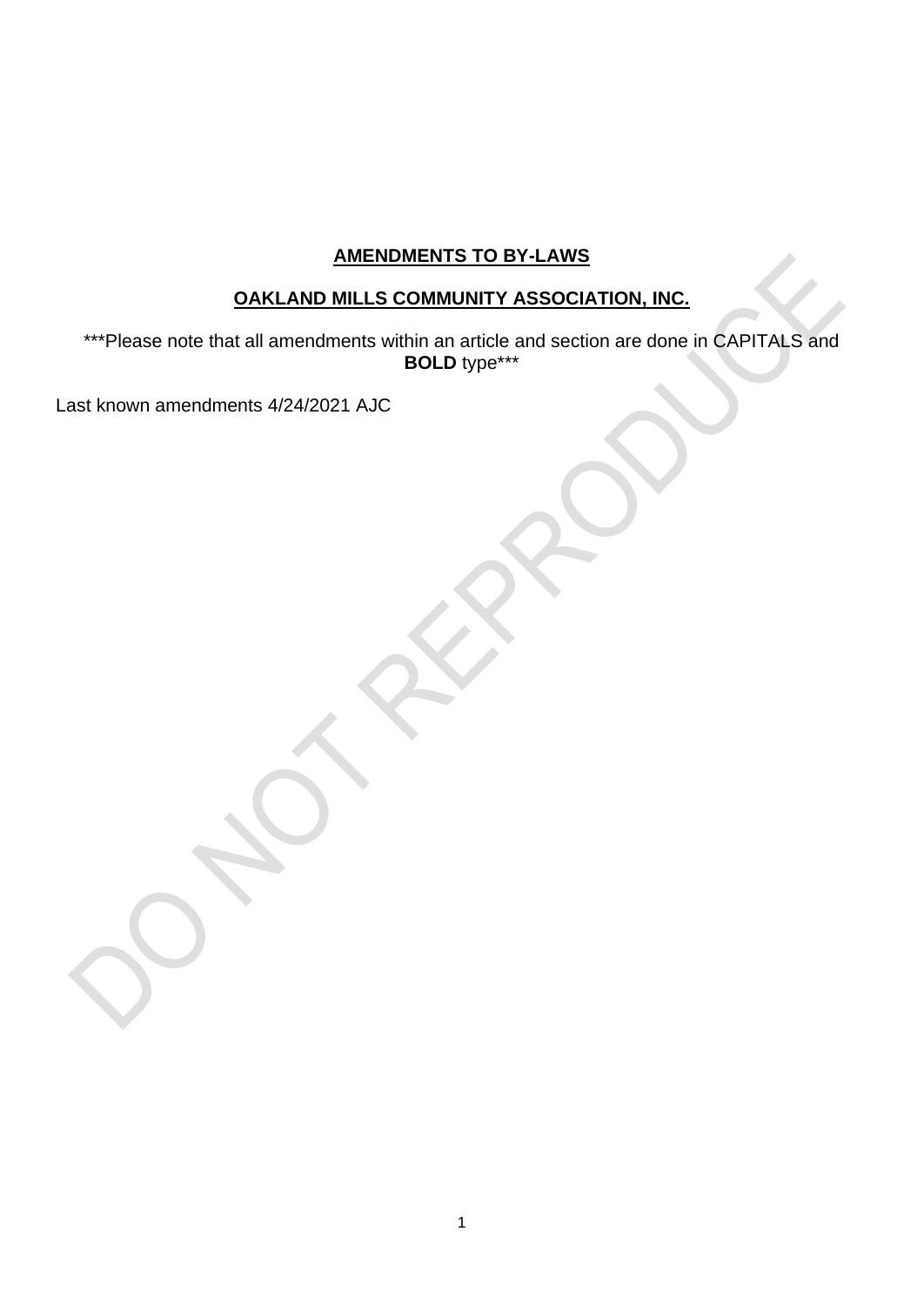### **AMENDMENTS TO BY-LAWS**

### **OAKLAND MILLS COMMUNITY ASSOCIATION, INC.**

### **Amendment to Article I, Section 1.01, Annual Meetings (effective as of December, 1972):**

The Association shall hold each year, commencing with the year 1969, an annual meeting of the members for the election of directors, the election of a representative to serve for a one year term as the representative of the Association on the Columbia Council, and the transaction of any business within the powers of the Association. **THE ANNUAL MEETING SHALL BE CALLED BY THE BOARD OF DIRECTORS WITHIN 12 (TWELVE) MONTHS AFTER THE PREVIOUS ANNUAL MEETING AND MAY OCCUR ON ANY WEEKDAY EVENING, WEEKEND, OR COMBINATION THEREOF. THE SPECIFIC DATE, TIME AND PLACE SHALL BE DETERMINED BY THE BOARD OF DIRECTORS. AN EXCEPTION SHALL BE ALLOWED IN 1973 TO PERMIT THE DATE OF THE ANNUAL MEETING TO BE MOVED FROM FEBRUARY TO NO LATER THAN JUNE 1, 1973.** Any business of the Association may be transacted at an annual meeting without being specifically required by statute or by the charter to be stated in the notice. Failure to hold an annual meeting at the designated time shall not, however, invalidate the corporate existence or affect otherwise valid corporate acts.

### **Amendment to Article I, Section 1.01, Annual Meetings (effective as of April 20, 1974 and therefore negating the above):**

The Association, shall hold each year, commencing with the year 1969, an annual meeting of the members for the election of directors, the election of a representative to serve for a one-year term as the representative of the Association on the Columbia Council, and the transaction of any business within the powers of the Association. **THE ANNUAL MEETING SHALL BE CALLED BY THE BOARD OF DIRECTORS AT ANY TIME ON ANY BUSINESS DAY, OR SERIES OF CONSECUTIVE DAYS, IN THE MONTH OF APRIL, IN EACH YEAR, SAID TIME AND DATE TO BE SELECTED BY THE BOARD OF DIRECTORS NOT LATER THAN THE MEETING HELD IMMEDIATELY PRIOR TO SAID ANNUAL MEETING.**

### **Amendment to Article I, Section 1.07, Votes To Be Cast In Person or By Mail (approved by a majority of those casting votes at the Village Election on April 18 and 19, 1980):**

Except as specified in this Section 1.07 A and in the next succeeding Section 1.07 B, no member shall be entitled to assign his right to vote, by power of attorney, by proxy or otherwise, and no vote shall be valid unless cast in person by the individual member, **OR BY MAIL, PURSUANT TO PROCEDURES ESTABLISHED BY THE BOARD OF DIRECTORS,** provided however, (i) that in case of a corporate member, the vote may be cast by the president or a vice president of such corporation or such other officer as may be designated in writing by the president or a vice president of the corporation; and (ii) **AGENCIES OR INSTRUMENTALITIES OF THE FEDERAL GOVERNMENT, IF OTHERWISE ENTITLED TO VOTE, MAY VOTE BY WRITTEN PROXY.**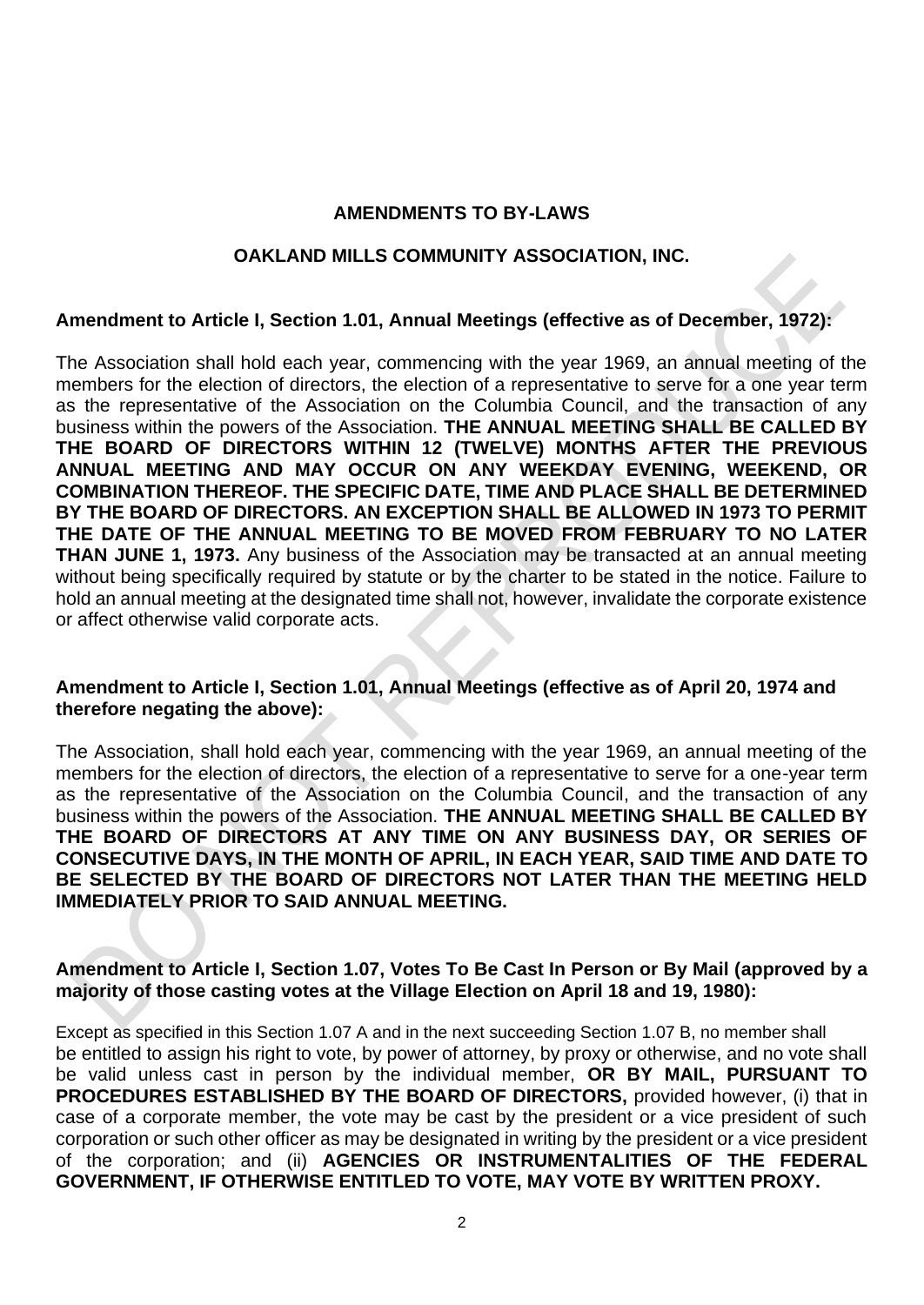**Amendment to Article II, Section 2.03A., 2.038., Election of Directors, Removal of Directors for Non-attendance at Meetings (approved by a majority of those casting votes at the Village election on April 20 and 21, 1990):**

SECTION **2.03A.** Election of Directors. Until the first annual meeting of members or until successors are duly elected and qualify, the Board Shall consist of the persons named as such in the charter. At the first annual meeting of members and at each annual meeting thereafter, the members shall elect directors to hold office until the next succeeding annual meeting or until their successors are elected and qualify. At any meeting of members, duly called and at which a quorum is present, the members may, by the affirmative vote of the members entitled to cast the majority of votes thereon, remove any director or directors from office and may elect a successor or successors to fill any resulting vacancies for the unexpired terms of removed directors.

### **SECTION 2.03B. REMOVAL OF DIRECTORS FOR NON-ATTENDANCE AT MEETINGS**

**ABSENCE BY A DIRECTOR FROM FOUR (4) CONSECUTIVE SCHEDULED BOARD OF DIRECTORS MEETINGS, OR A PERIOD OF TIME NOT TO EXCEED TWO MONTHS, SHALL CONSTITUTE GROUNDS FOR A DIRECTOR'S REMOVAL FROM OFFICE AND SHALL REQUIRE THE INSTITUTION OF REMOVAL PROCEEDINGS IN THE MANNER DESCRIBED IN THIS SECTION. FOR PURPOSES OF THIS SECTION THE TERM "SCHEDULED BOARD OF DIRECTORS MEETINGS" SHALL NOT INCLUDE WORK SESSIONS.**

**THE VILLAGE MANAGER SHALL KEEP A RECORD OF ATTENDANCE AT SCHEDULED BOARD OF DIRECTORS MEETINGS. WHEN THE NUMBER OF CONSECUTIVE ABSENCES ACCUMULATED BY A DIRECTOR EXCEEDS THE NUMBER OF ABSENCES PERMITTED BY THIS SECTION, THE DIRECTOR SHALL BE NOTIFIED IN WRITING OF HIS OR HER APPARENT FAILURE TO COMPLY WITH THE ATTENDANCE REQUIREMENTS OF THIS SECTION, AND DIRECTED TO SHOW CAUSE WITHIN 10 DAYS, OR WHATEVER TIME MAY BE ESTABLISHED BY THE REMAINING DIRECTORS, WHY HE OR SHE SHOULD NOT BE REMOVED FROM THE OFFICE OF DIRECTOR. THE WRITTEN NOTICE SHALL BE PREPARED BY THE VILLAGE MANAGER, SIGNED BY ANY MEMBER OF THE BOARD OF DIRECTORS, AND MAILED TO THE DIRECTOR'S MOST CURRENT ADDRESS REFLECTED IN THE OAKLAND MILLS VILLAGE RECORDS.**

**(III) A DIRECTOR NOTIFIED AND DIRECTED TO SHOW CAUSE PURSUANT TO THIS SECTION MAY WITHIN 10 DAYS OF THE DATE OF THE NOTICE SUBMIT A WRITTEN RESPONSE OR A WRITTEN REQUEST FOR HEARING BEFORE THE REMAINING DIRECTORS, WHICH SHALL BE MAILED TO THE BOARD OF DIRECTORS IN CARE OF THE VILLAGE OFFICE. A REQUEST FOR HEARING SHALL BE GRANTED AND THE HEARING SHALL BE SCHEDULED AT THE CONVENIENCE OF ALL CONCERNED, BUT NO LATER THAN 30 DAYS AFTER THE REQUEST IS RECEIVED. FAILURE BY A DIRECTOR TO SUBMIT A WRITTEN RESPONSE TO THE NOTICE OR TO REQUEST A HEARING WITHIN THE PRESCRIBED TIME PERIOD, OR A DETERMINATION BY**  A MAJORITY OF THE REMAINING DIRECTORS **CONSIDERATION OF THE DIRECTOR'S RESPONSE THAT HE OR SHE HAS FAILED TO ADVANCE SUFFICIENT CAUSE FOR RETENTION ON THE BOARD AT DIRECTORS, SHALL EFFECT THE DIRECTOR'S REMOVAL WITH NO FURTHER ACTION REQUIRED BY THE BOARD OF DIRECTORS OR MEMBERS OF THE ASSOCIATION. THE BOARD'S DETERMINATION SHALL BE MADE NO LATER THAN 10 DAYS FROM THE CLOSE OF THE HEARING. SHOULD THE BOARD OF DIRECTORS FAIL TO ACT WITHIN THE PRESCRIBED TIME PERIOD, THE DIRECTOR SHALL BE DEEMED TO HAVE SHOWN SUFFICIENT CAUSE FOR RETENTION AND SHALL BE REINSTATED TO FULL**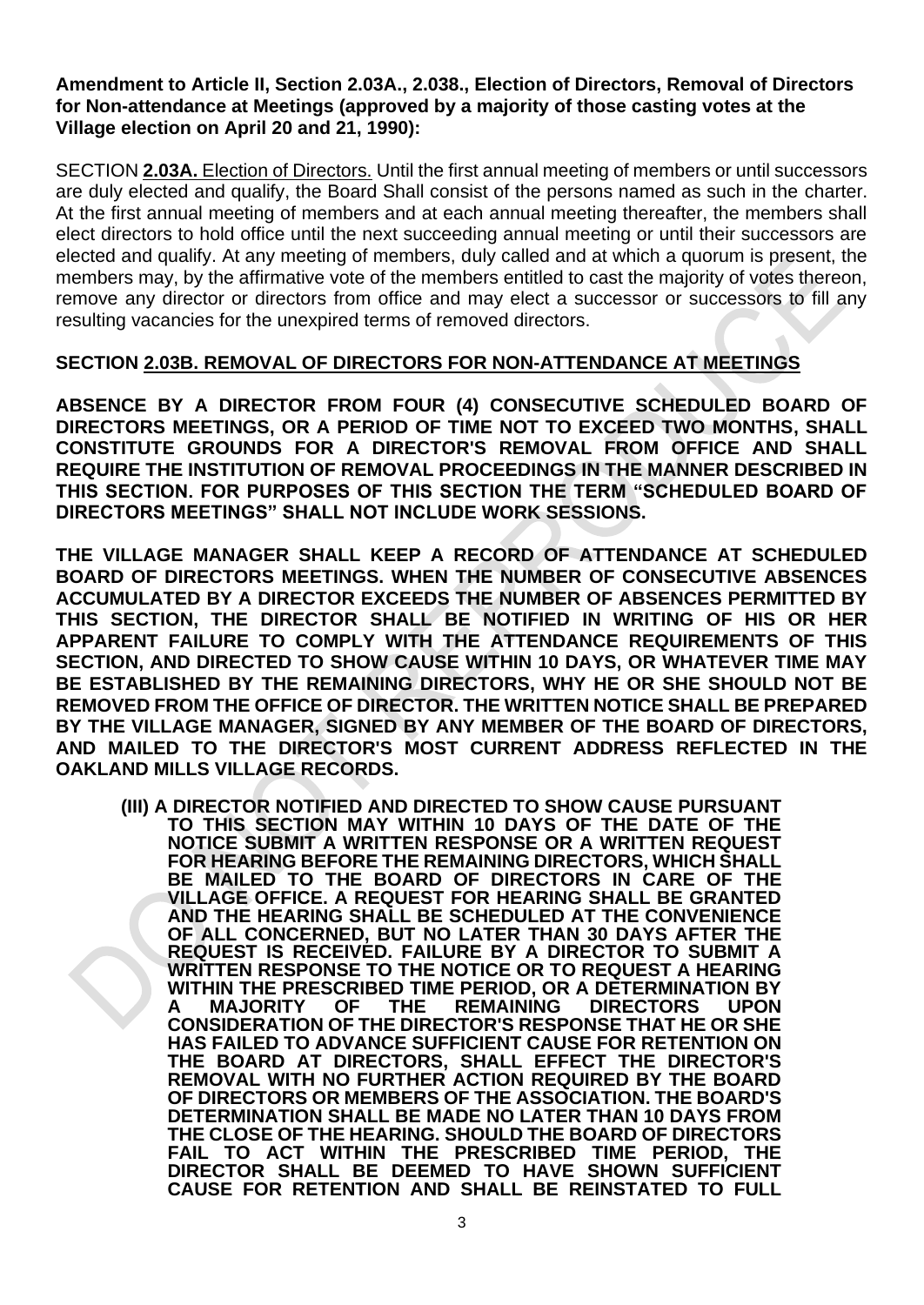**VOTING MEMBERSHIP. A QUORUM FOR SUCH A DETERMINATION SHALL BE ONE LESS THAN THE NORMAL QUORUM REQUIRED FOR THE CONDUCT OF BUSINESS BEFORE THE BOARD OF DIRECTORS. THE BOARD OF DIRECTORS' DETERMINATION SHALL BE FINAL.**

**(IV) A DIRECTOR WHO HAS BEEN NOTIFIED AND DIRECTED TO SHOW CAUSE UNDER THESE PROVISIONS SHALL NOT VOTE ON ANY MATTER BEFORE THE BOARD OF DIRECTORS UNTIL HE OR SHE IS REINSTATED TO FULL VOTING MEMBERSHIP, EITHER BY A DETERMINATION OF THE BOARD OF DIRECTORS THAT HE OR SHE HAS SHOWN SUFFICIENT CAUSE FOR RETENTION ON THE BOARD, OR BY THE BOARD'S FAILURE TO ACT. HOWEVER, THE DIRECTOR MAY, PENDING DETERMINATION OF THE REMOVAL PROCEEDINGS, ATTEND MEETINGS AND EXERCISE ANY OTHER POWERS OR PERQUISITES OF THE OFFICE. NO ACTION OF THE BOARD OF DIRECTORS SHALL BE RENDERED INVALID BY REASON OF THE BOARD OF DIRECTORS' FAILURE TO COMPLY PROVISIONS OF THIS SECTION.**

**Amendment to Article II Board of Directors, Section 2.03 Election of Directors: (approved by a majority of those casting votes in the Village Election on April 17, 1999)**

*Add the following language:*

**2.03A. IN ORDER TO SERVE ON THE VILLAGE BOARD, CANDIDATES OWNING PROPERTY IN OAKLAND MILLS MUST, UPON ELECTION, OBTAIN A CERTIFICATE OF COVENANT COMPLIANCE WITHIN 60 DAYS.**

**Amendment to Article II Board of Directors, Section 2.03 Election of Directors (approved by a majority of those casting votes in the Village Election on April 30, 2016):**

### *Add the following language:*

**SECTION 2.03 IF AFTER THE DEADLINE DATE FOR THE SUBMISSION OF NOMINATION PETITIONS HAS PASSED THE NUMBER OF CANDIDATES MEETING THE REQUIREMENTS TO BE ELECTED DIRECTOR IS EQUAL OR LESS THAN THE NUMBER OF VACANT POSITIONS, THE QUALIFIED CANDIDATES SHALL BE DEEMED TO HAVE BEEN ELECTED BY THE MEMBERS, AND THE BOARD OF DIRECTORS SHALL APPOINT SUCH CANDIDATE(S) TO THE DIRECTOR POSITION(S) FOR THE TERM PRIVIDED FOR IN ARTICLE 8 OF THE ASSOCIATION'S ARTICLES OF INCORPORATION**

**Amendment to Article II Board of Directors, Section 2.03 Election of Directors (approved by a majority of those casting votes in the Village Election on April 29, 2017):**

**SECTION 2.03 –** *Change the title to:* **ELECTION AND REMOVAL OF DIRECTORS** *Add the following sentence at the end of the paragraph:* **IF A DIRECTOR IS NO LONGER A MEMBER OF THE ASSOCIATION BEFORE THE EXPIRATION OF THAT DIRECTOR'S TERM, THE BOARD OF DIRECTORS MAY REMOVE THAT DIRECTOR FROM OFFICE AND APPOINT A SUCCESSOR.**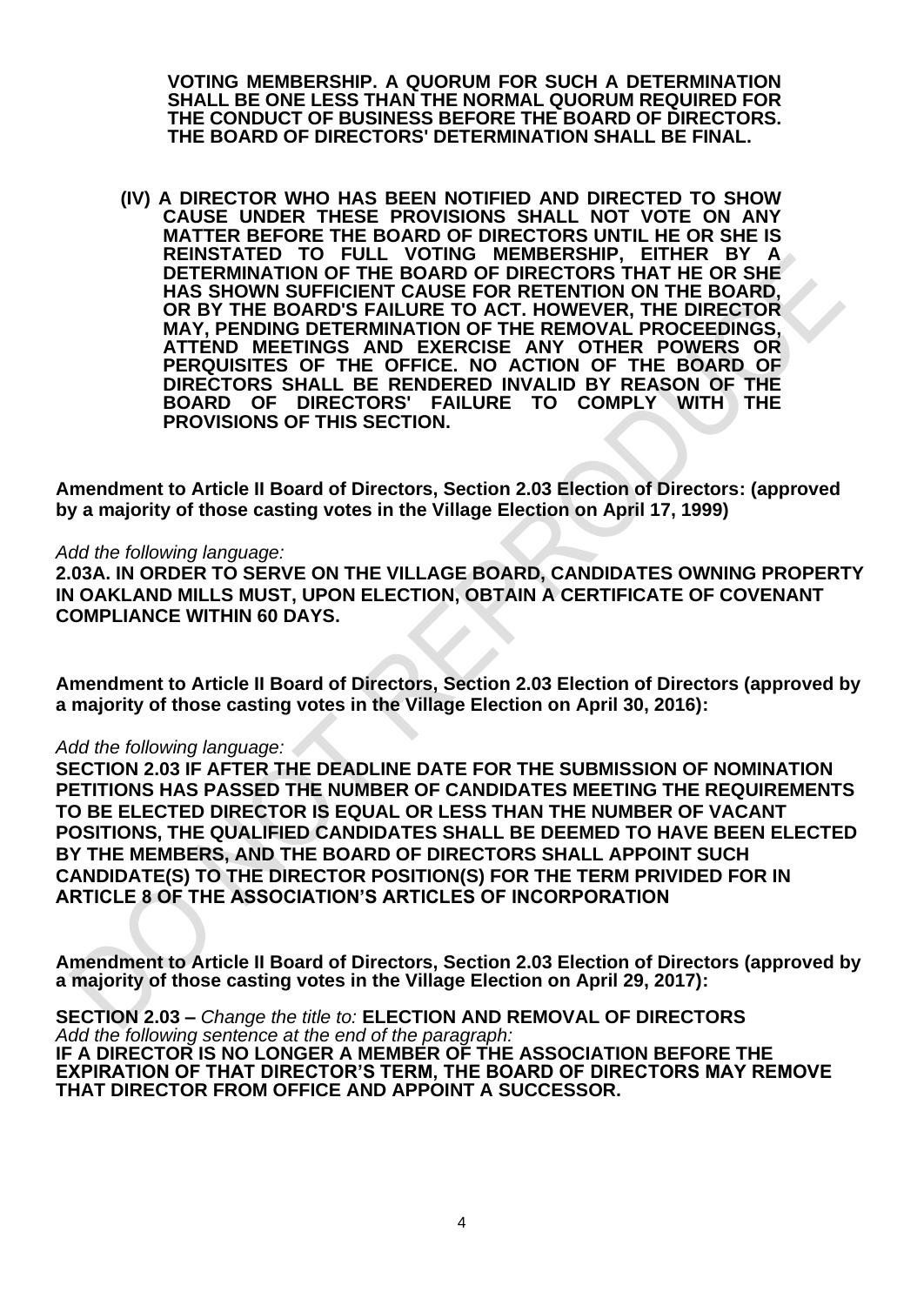**Amendment to Article IV Board of Directors, Section 4.04 OFFICERS (approved by a majority of those casting votes in the Village Election on April 30, 2016):**

*Add the following language at the end of the section:*

**SECTION 4.04 IF AFTER THE DEADLINE DATE FOR THE SUBMISSION OF NOMINATION PETITIONS HAS PASSED THERE IS NOT MORE THAN ONE CANDIDATE MEETING THE REQUIREMENTS TO BE ELECTED COLUMBIA COUNCIL REPRESENTATIVE, THE BOARD OF DIRECTORS SHALL APPOINT SUCH CANDIDATE TO THE POSITION OF COLUMBIA COUNCIL REPRESENTATIVE FOR THE TERM PROVIDED FOR IN ARTICLE 9, SECTION 9, OF THE ASSOCIATION'S ARTICLES OF INCORPORATION.**

## **Amendment to Article V, Section 5.03, Fiscal Year (effective March 24, 1976):**

The fiscal year of the Association shall be the twelve calendar months period ending **APRIL 30TH OF EACH YEAR,** unless otherwise provided by the Board of Directors.

**Amendment to Article VIII, Elections (effective as of April 19, 1975):** [see additional amendments to sections 8.01, 8.02, and 8.03 below]

SECTION 8.01. Elections. Elections will be held for Board of Directors and Representative to the Columbia Council on **ANY BUSINESS DAY, OR SERIES OF CONSECUTIVE DAYS, IN THE MONTH OF APRIL IN EACH YEAR. POLLING PLACES WITHIN THE VILLAGE OF OAKLAND MILLS SHALL BE AS SPECIFIED BY THE ELECTION MONITOR COMMITTEE AND WILL BE OPEN FOR VOTING FOR A MINIMUM OF 8 1/2 CONTINUOUS HOURS.** There shall be no electioneering within 100 feet of polling places.

## SECTION 8.02. Election Committee. Appointment of the Election Committee.

The Board of Directors of the Association shall appoint an Election Monitor Committee and a Chairman. **THE TIME OF APPOINTMENT WILL BE DECIDED BY THE BOARD OF DIRECTORS EACH YEAR BUT SHALL BE NO LATER THAN 90 DAYS PRIOR TO ELECTION DATE.**

### SECTION 8.02. (X) **SELECT ALL DATES REQUIRED FOR THE PREPARATION, AVAILABILITY AND DISSEMINATION OF THE CANDIDATE'S STATEMENT, ABSENTEE BALLOTS AND REGULAR BALLOTS, VOTER ELIGIBILITY CUT-OFF DATE AND GROUP PUBLIC MEETINGS.**

SECTION 8.03 Nominations. Any qualified candidate for Board of Directors or Representative to the Columbia Council must be nominated. Nomination shall be by petition only. The petition, to be circulated by the candidate or by other persons in his behalf and with his consent, will show the full name and address of the candidate, his signature, and the office he is seeking. The nomination petition shall be valid when ton or more members of the Association have signed it Association members shall not be restricted from signing more than one nomination petition. Each candidate shall be nominated for one office only. Each candidate will submit his nomination petition to the Election Monitor Committee for validation. **THE ELECTION MONITOR COMMITTEE WILL ACCEPT NOMINATION PETITIONS. THE ELECTION MONITOR COMMITTEE WILL ACCEPT NOMINATION PETITIONS COMMENCING AT LEAST 45 DAYS PRIOR TO ELECTION DATE. THE NOMINATIONS WILL BE CLOSED NOT LESS THAN THIRTY DAYS PRIOR TO THE ELECTION DATE.**

SECTION 8.04 Candidates' Statements. Each candidate meeting the requirements for nomination, as set forth herein, may prepare a written campaign statement of not more than on hundred and fifty (150) words. This statement, **WILL BE SUBMITTED TO THE ELECTION COMMITTEE**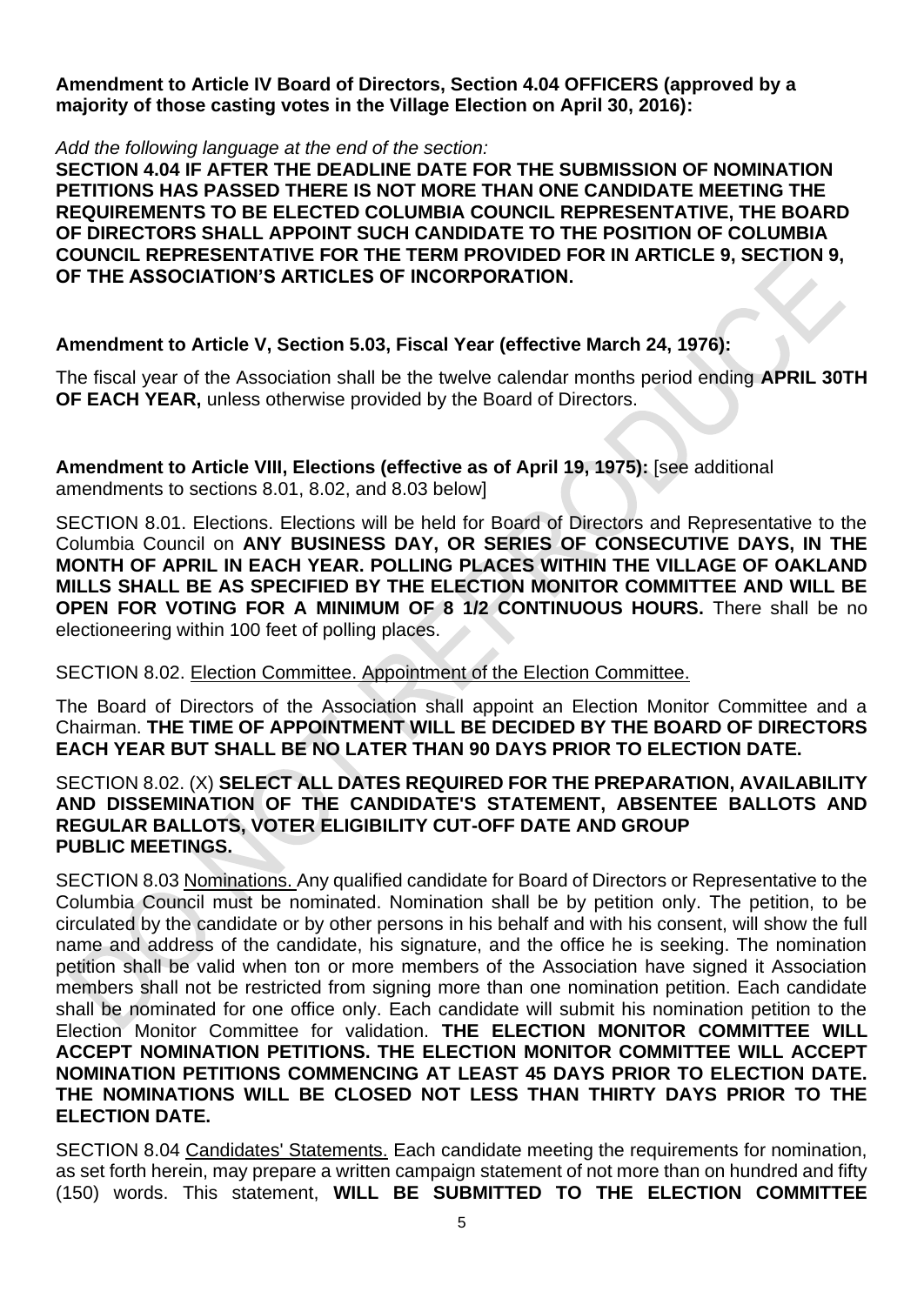**CHAIRMAN NO LATER THAN THE DATE ESTABLISHED BY THE COMMITTEE. THE CHAIRMAN WILL ARRANGE WITH THE VILLAGE STAFF TO PREPARE AND DISTRIBUTE, NO LATER THAN FIVE DAYS BEFORE THE ELECTION, IN EITHER A REGULAR OR SPECIAL PUBLICATION, THE NAMES OF ALL CANDIDATES AND THE POSITIONS THEY SEEK. CANDIDATES' STATEMENTS SHALL BE REPRODUCED AT VILLAGE EXPENSE, POSTED IN A CONSPICUOUS PLACE AND MADE AVAILABLE TO ANY PERSON REQUESTING THEM. CANDIDATES' STATEMENTS WILL NOT BE EDITED.** The Board Manager, with such assistance as he may require, shall prepare and distribute no later than five (5) days before the Election, in either a regular or special publication, the names of all candidate, the positions they seek and their prepared statements. Candidates statements will not be edited.

SECTION 8.06 Balloting. Members in good standing pursuant to Article III of the Declaration of the Association as of **THE DATE TO BE SELECTED EACH YEAR BY THE ELECTION MONITOR COMMITTEE, BUT NOT LESS THAN 45 DAYS PRIOR TO THE ELECTION DATE,** shall be eligible to vote in the subsequent annual election. The CPRA assessment rolls and the apartment tenant lists together form the official voter registration list. A list of eligible voters shall be posted at the polling place **DURING VOTING HOURS AND SHALL BE RETAINED BY THE ELECTION COMMITTEE CHAIRMAN FOR FIVE DAYS OR UNTIL THE DISPOSITION OF ANY CHALLENGE AS SPECIFIED IN SECTION 8.09 FOR BALLOTS.** Non-appearance of a qualified voter's name shall be referred to the Election Monitor Committee for resolution. Each candidate shall be allowed one representative to observe the counting of the ballots by the Election Monitor Committee. The candidates receiving the largest number of votes for Board of Directors will be declared winners of that election. The one candidate receiving the largest number of votes for Representative to the Columbia Council shall be declared winner of that election.

### **Amendment to Article VIII, Section 8.01. Elections (approved by a majority of those casting votes at the Village Election April 24 and, 25, 1987):**

SECTION 8.01 Elections. Elections will be held for Board of Directors and Representative to the Columbia Council on any business day, or series of consecutive days, in the month of April in each year. Polling places within the village of Oakland Mills shall be as specified by the Election Monitor Committee and will be open for voting for a minimum of 8-1/2 continuous hours. There shall be no electioneering within 100 feet of the polling places **EXCEPT AT THE OAKLAND MILLS SHOPPING CENTER WHERE ELECTIONEERING MAY TAKE PLACE OUTSIDE OF THE EXTERIOR DOORS TO THE CENTER.**

**Amendment to Article VIII Elections, Section 8.01 (approved by a majority of those casting votes in the Village Election on April 25, 1992):**

### *Old language:*

There shall be no electioneering within 100 feet of the polling places EXCEPT **AT THE OAKLAND MILLS SHOPPING CENTER WHERE ELECTIONEERING MAY TAKE PLACE OUTSIDE OF THE EXTERIOR DOORS TO THE CENTER.**

### *New language:*

There shall be no electioneering within **THE AREA ESTABLISHED ANNUALLY BY THE ELECTION MONITOR COMMITTEE.**